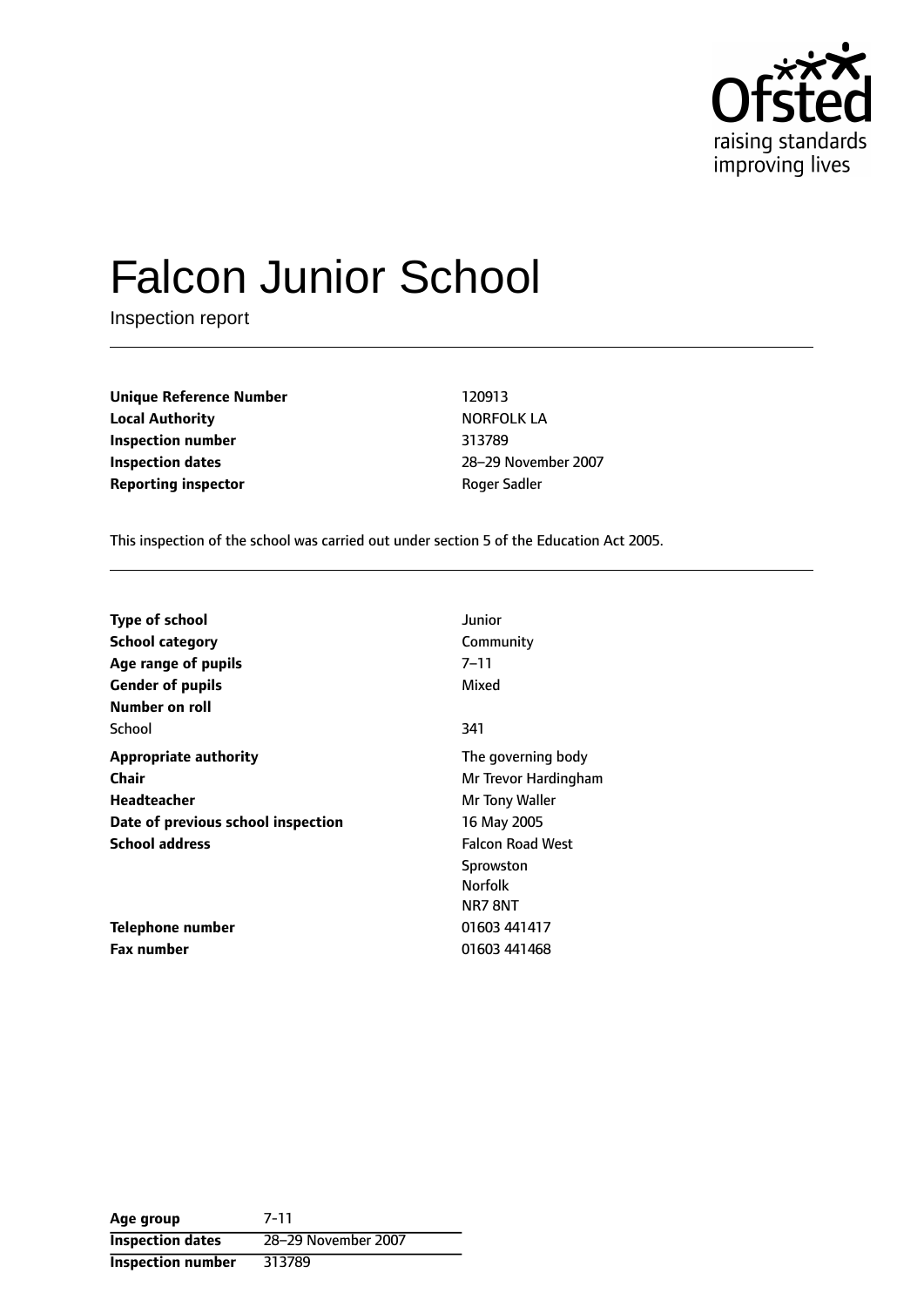.

© Crown copyright 2007

#### Website: www.ofsted.gov.uk

This document may be reproduced in whole or in part for non-commercial educational purposes, provided that the information quoted is reproduced without adaptation and the source and date of publication are stated.

Further copies of this report are obtainable from the school. Under the Education Act 2005, the school must provide a copy of this report free of charge to certain categories of people. A charge not exceeding the full cost of reproduction may be made for any other copies supplied.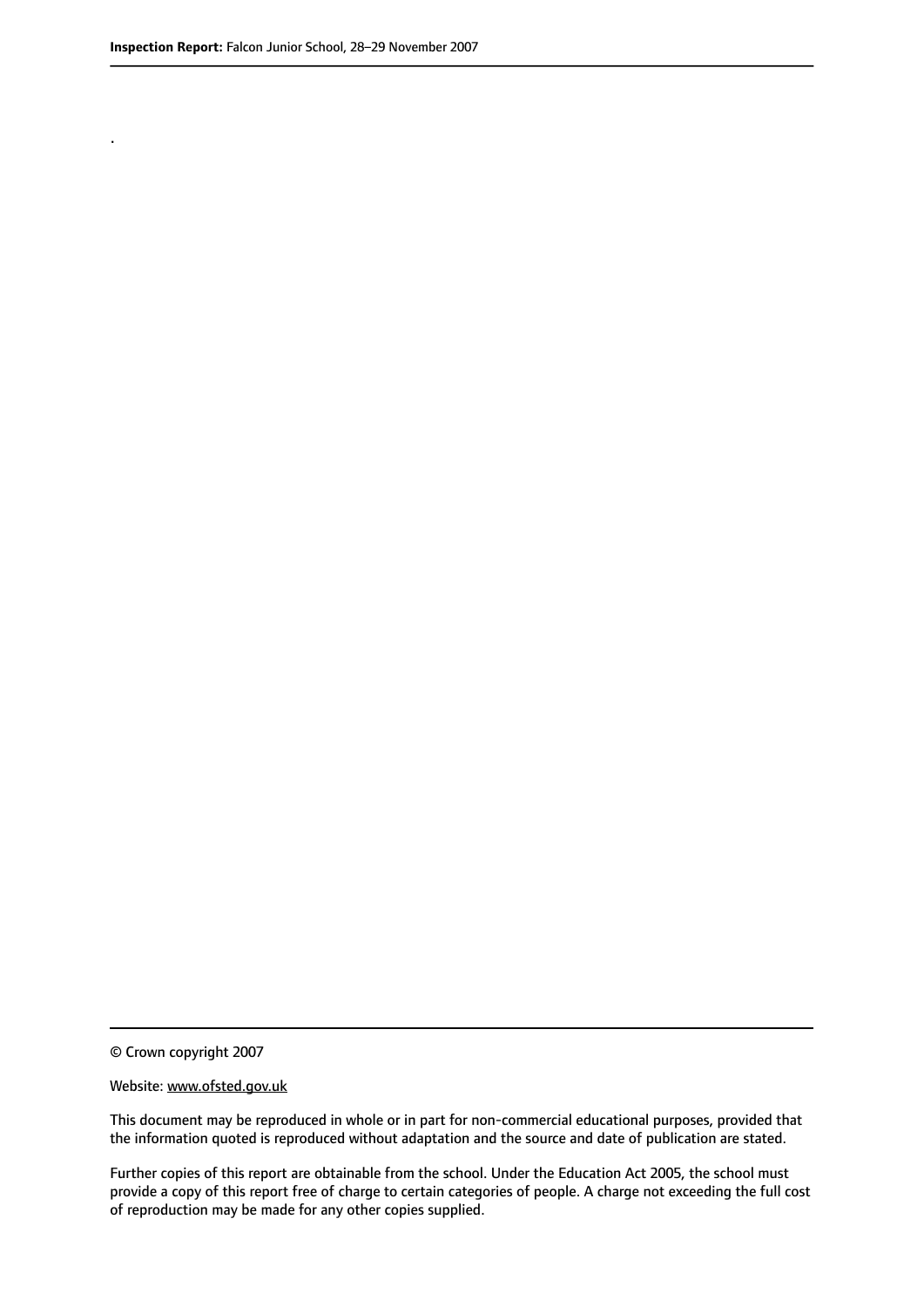## **Introduction**

The inspection was carried out by three Additional Inspectors.

#### **Description of the school**

From September 2007 the school no longer has Year 7 pupils on its roll, but began to admit pupils into Year 3. Almost all pupils are White British. Pupils come from a wide range of backgrounds, but a below-average proportion is eligible for free school meals. More pupils have learning difficulties and/or disabilities than is typical nationally.

#### **Key for inspection grades**

| Satisfactory |
|--------------|
| Inadequate   |
|              |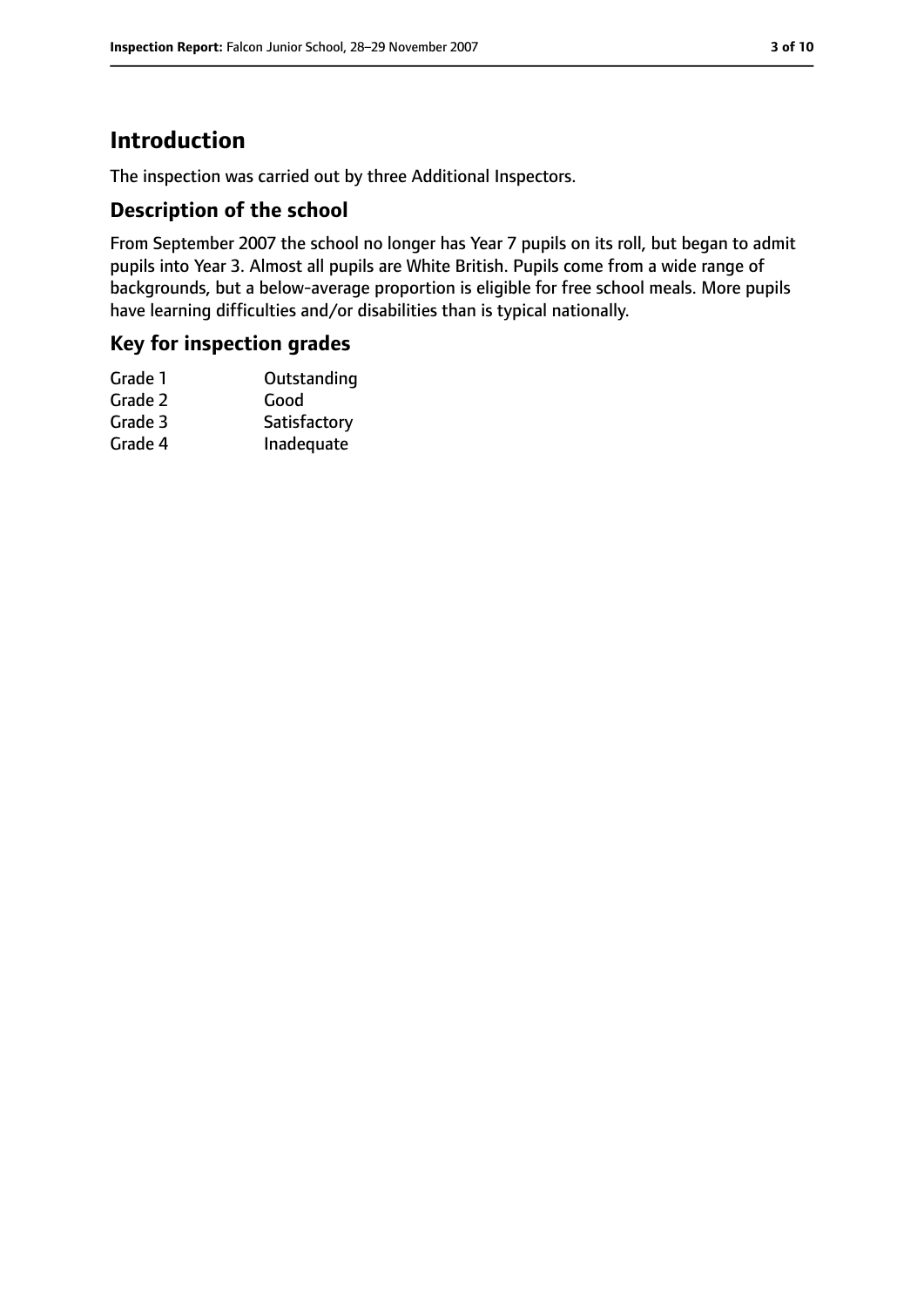# **Overall effectiveness of the school**

#### **Grade: 3**

The quality of education provided by the school, leadership and management and pupils' achievement and progress are satisfactory. The vast majority of parents and pupils hold the school in high regard and one parent reflected the views of many when she wrote, 'I have found the staff to be helpful, friendly and approachable.' Pupils' personal development and well-being is good and the school places strong emphasis on developing these aspects. Pastoral care and support are strong and effective. Expectations of pupils' personal conduct are high. Consequently, almost all pupils behave well, enjoy school, relate well to each other and are polite and considerate.

Teaching and learning are satisfactory overall. Classroom management and relationships are good. Teachers use interactive whiteboards well to add impact and interest to lessons. Mathematics is effectively taught throughout the school, which has worked successfully to raise standards in this subject where they are currently above average. Care guidance and support are good. The school regularly assesses and carefully analyses each pupil's progress and directs extra help to those who are not achieving their full potential. Pupils with learning difficulties and/or disabilities make satisfactory progress because teachers make careful assessment of their needs and ensure that teaching assistants give effective support.

The main reason that achievement is satisfactory rather than good is because in too many classes not enough is expected of pupils' writing. Although most pupils attain in line with the standards expected for their ages, few exceed this level. In some classes, pupils' books contain too much poorly presented and unfinished work that goes unchecked by teachers' marking. Teachers miss chances to improve pupils' basic written skills in subjects other than English. Although the school's targets in English provide satisfactory challenge, those in mathematics give much higher levels of challenge. Pupils in some classes show good understanding of their learning targets, but in other classes they lack a clear understanding of where and how to improve their work, especially their writing.

Pupils appreciate the good range of interesting visits and visitors used to enhance the school's curriculum. The school is working effectively to make learning more interesting for pupils. Sound monitoring and evaluation at all levels, including by governors and subject leaders provide the school with a clear understanding of where improvements are needed. Checks to ensure that policies are consistently implemented are sometimes insufficiently demanding and this results in inconsistencies, for example, in the effectiveness with which pupils' work is marked. The recent success in raising standards in mathematics and its clear and accurate understanding of where improvements are needed indicate that the school has satisfactory capacity to improve.

#### **What the school should do to improve further**

- Improve the accuracy of pupils' writing, including the use of grammar, punctuation, spelling and their presentation of written work.
- Develop pupils' basic written skills in all subjects.
- Consistently implement all key policies, especially for the marking of pupils' work.
- Ensure that all pupils know their learning targets and how to improve to reach them.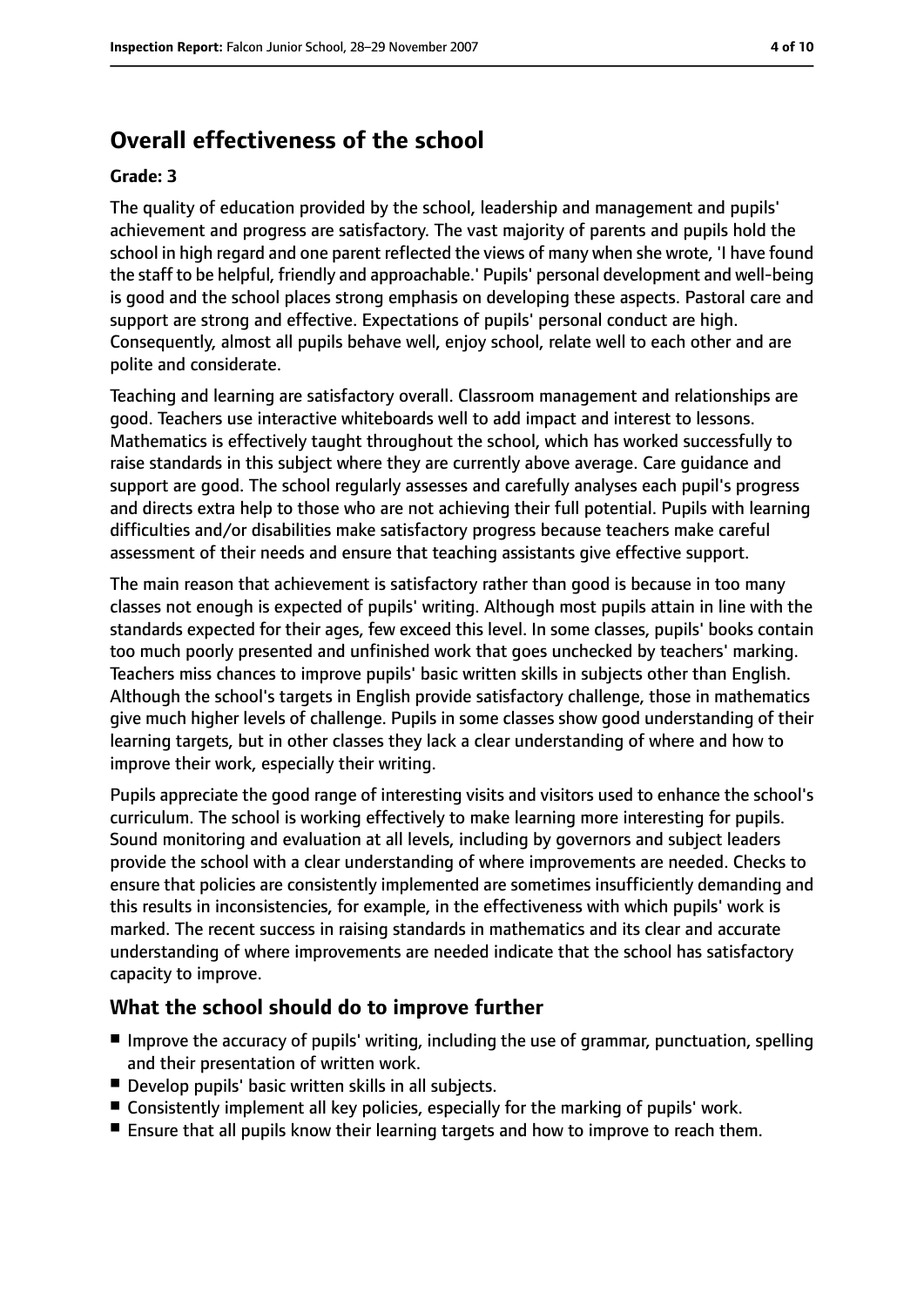A small proportion of the schools whose overall effectiveness is judged satisfactory but which have areas of underperformance will receive a monitoring visit by an Ofsted inspector before their next section 5 inspection.

## **Achievement and standards**

#### **Grade: 3**

Pupils' attainment on entry varies yearly, but is usually in line with what is typically found nationally. Achievement and progress are satisfactory overall. The school's assessments, Year 6 national test results in 2007 and pupils' current work indicate that most pupils are attaining nationally expected standards. Pupils achieve best in mathematics, in which standards have improved well over the last two years and are now above average. Pupils achieve well in the subject because of good teaching, ambitious academic targets and teachers' high expectations. Standards in English declined to broadly average in 2007 when too few pupils attained Level 5 in the subject. Standards in science are average. Year 3 pupils have made good progress this term because teaching is consistently good. Pupils with learning difficulties and/or disabilities make satisfactory progress in line with that of other pupils, throughout the school because they receive appropriate additional support that meets their needs.

## **Personal development and well-being**

#### **Grade: 2**

Pupils' spiritual, moral and social development is good. They respect others and accept differences between people, but the school is aware that their first-hand knowledge of the multi-cultural nature of British society is no more than satisfactory. Pupils enjoy the school's welcoming atmosphere and the good range of extra-curricular activities. Their enjoyment of school is reflected in their regular attendance. They show good understanding of how to lead a healthy life. Pupils participate fully in making decisions about school life and value their school council as an effective way of influencing change. They take full advantage of the opportunities the school provides for taking responsibility, for example, running the tuck shop with its healthy products at break times. They adopt safe practices and feel safe in school. They know that they can always talk to an adult if they have a problem. Pupils make valuable contributions to the community by raising funds for charities. Their positive attitudes and satisfactory achievement give them a sound preparation for the next stage of education and for their future lives.

# **Quality of provision**

## **Teaching and learning**

#### **Grade: 3**

Teaching and learning are satisfactory. In all classes teachers establish good relationships with pupils, most of whom are keen to take part and enjoy learning. Behaviour is managed well. Where teaching is consistently good, as it is in Year 3 classes, carefully planned lessons delivered at a brisk pace ensure that all pupils learn at a good rate. Pupils in these classes know exactly what is expected of them and work hard. In other year groups, expectations are not always high enough for pupils to make good progress because they are not challenged sufficiently and poorly presented work is accepted. Teaching assistants give effective support to pupils with learning difficulties and/or disabilities in small groups. Support in whole-class sessions is less effective. Pupils are encouraged to evaluate their own learning in most lessons but this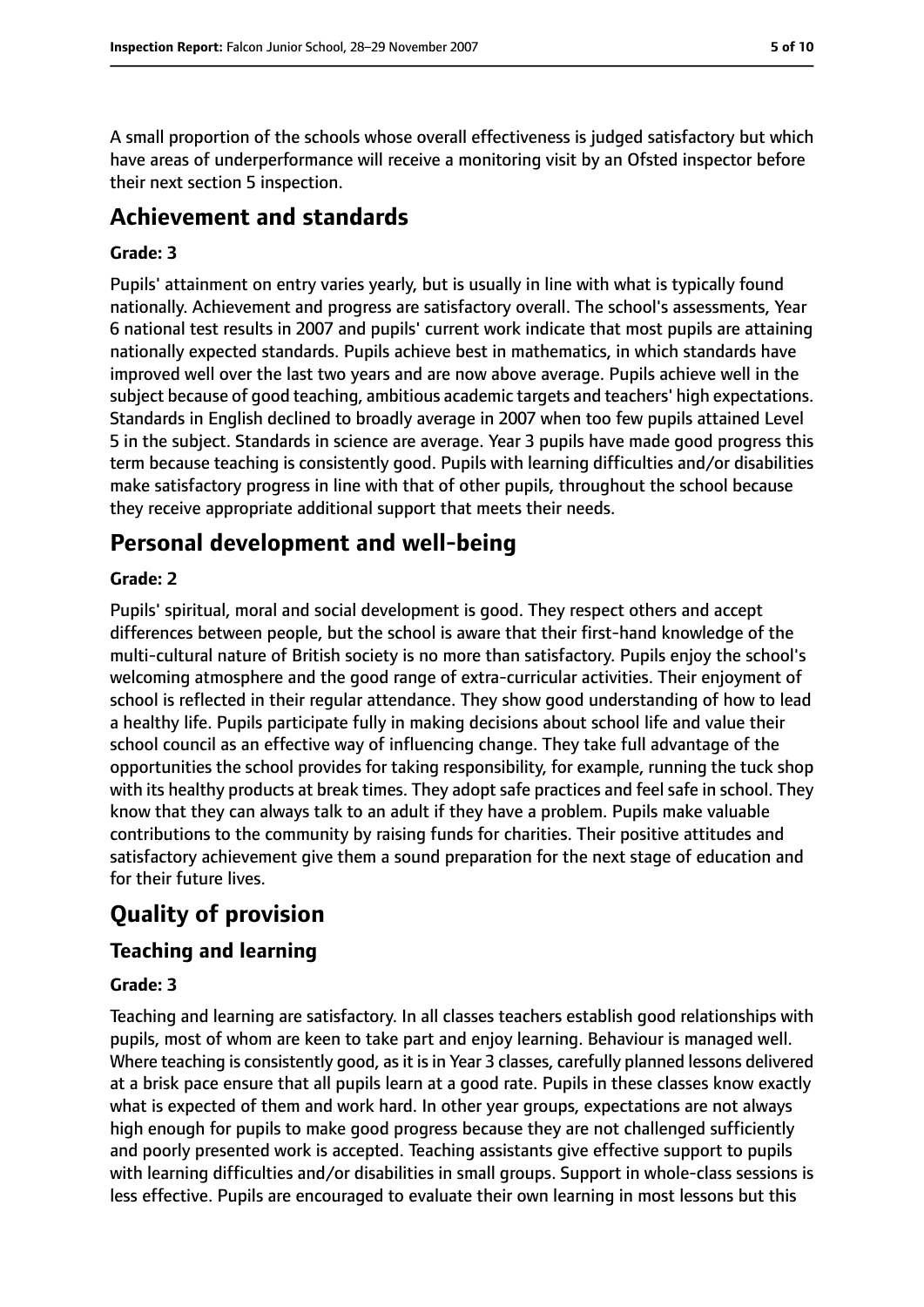practice is not fully consistent. Teachers' marking does not always provide sufficient challenge or guidance on how pupils can improve particular aspects of their work.

#### **Curriculum and other activities**

#### **Grade: 3**

There is a very good variety of enjoyable extra-curricular activities, such as sport, orchestra and choir to promote pupils' social development. The school has concentrated on improving its curriculum, especially provision for mathematics in which standards have improved significantly. Appropriately, the focus is now on literacy. Information and communication technology is used well in other subjects, but opportunities are often missed to develop writing skills in subjects other than English. The curriculum is suitably modified to meet the needs of most pupils but, on a few occasions, more able pupils lack opportunities to write accurately and at length. Older pupils enjoy learning French and younger pupils enjoy other language-awareness lessons. A strong feature of the curriculum is the personal, social and health education programme that is successful in developing pupils' good understanding of safe and healthy living. Some classrooms are small for the size of classes using them, and the shape makes activities in small groups difficult to organise.

#### **Care, guidance and support**

#### **Grade: 2**

The school provides a highly supportive, caring and safe learning environment, which is much appreciated by pupils and parents. Procedures for safeguarding pupils are strong. Support and guidance for those with learning difficulties are satisfactory. Many pupils know their mathematics targets that guide them where and how to improve their work. Because pupils in some classes show little understanding of how to improve their writing, plans are in place for a revised system for giving them writing targets from January onwards. The school regularly and accurately assesses and carefully monitors the progress of each child and allocates additional resources, often involving teaching assistants, when possible underachievement is identified. All teachers show a clear understanding of which pupils require special attention and use this knowledge skilfully when organising teaching groups and extra programmes.

## **Leadership and management**

#### **Grade: 3**

Leaders and managers have been successful in ensuring that pupils' personal development and relationships are good throughout the school and that the school provides a secure, happy and caring environment. The senior management team, subject leaders and governors share a common understanding of which aspects of the school are most in need of improvement because they evaluate performance accurately. Monitoring and evaluation of performance were used well to improve achievement in mathematics and resulted in rising standards. Leaders are less successful in ensuring all staff hold consistently high expectations of pupils' writing and staff do not teach writing consistently well. Consequently, written standards, although satisfactory, require improvement. Teachers are not always sufficiently challenged by managers to improve aspects of their work. As a result, the marking of work is often not helpful enough to enable pupils to improve. Governors understand their role and recognise they need to challenge managers more in order to raise achievement above current satisfactory levels.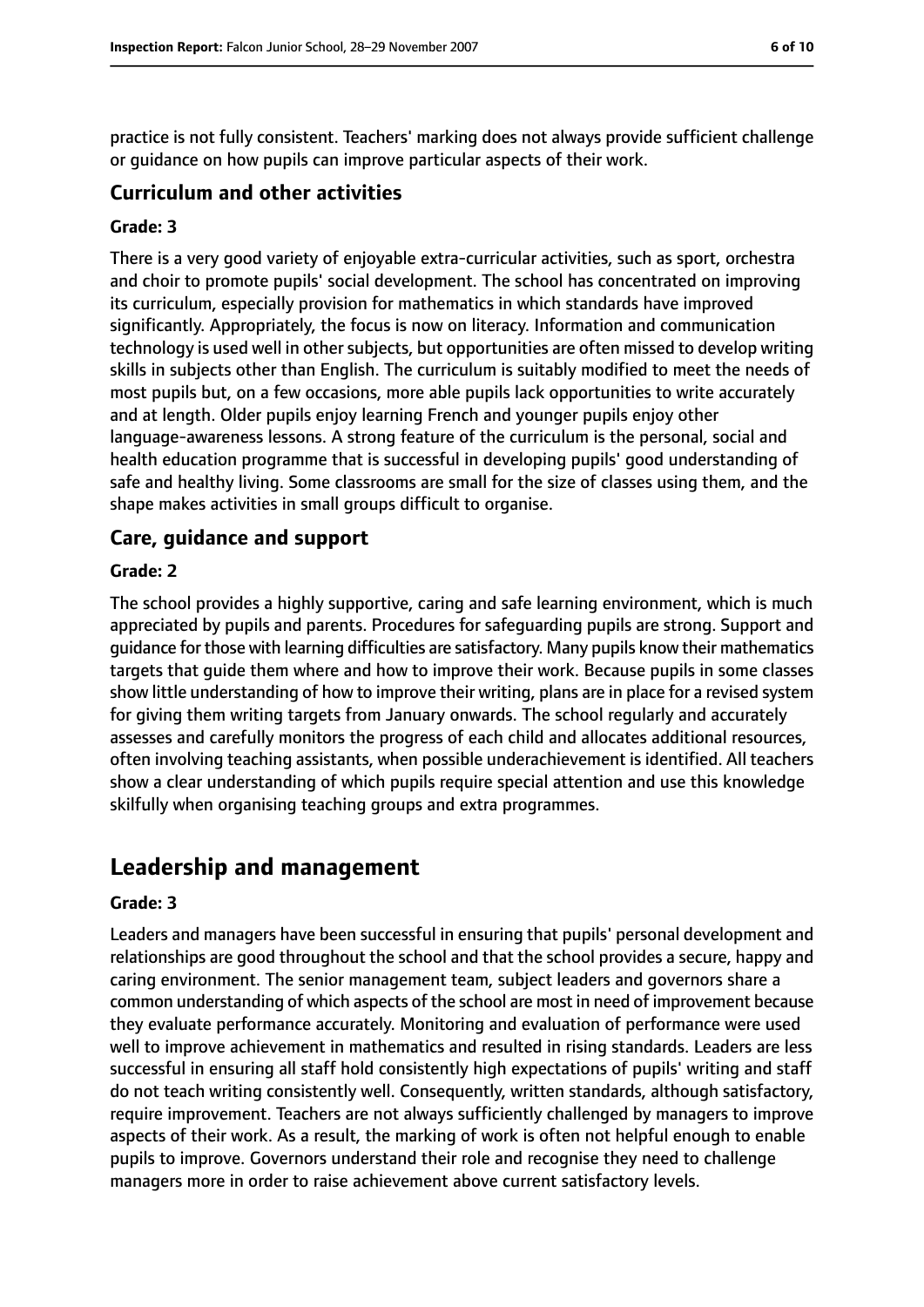**Any complaints about the inspection or the report should be made following the procedures set out in the guidance 'Complaints about school inspection', which is available from Ofsted's website: www.ofsted.gov.uk.**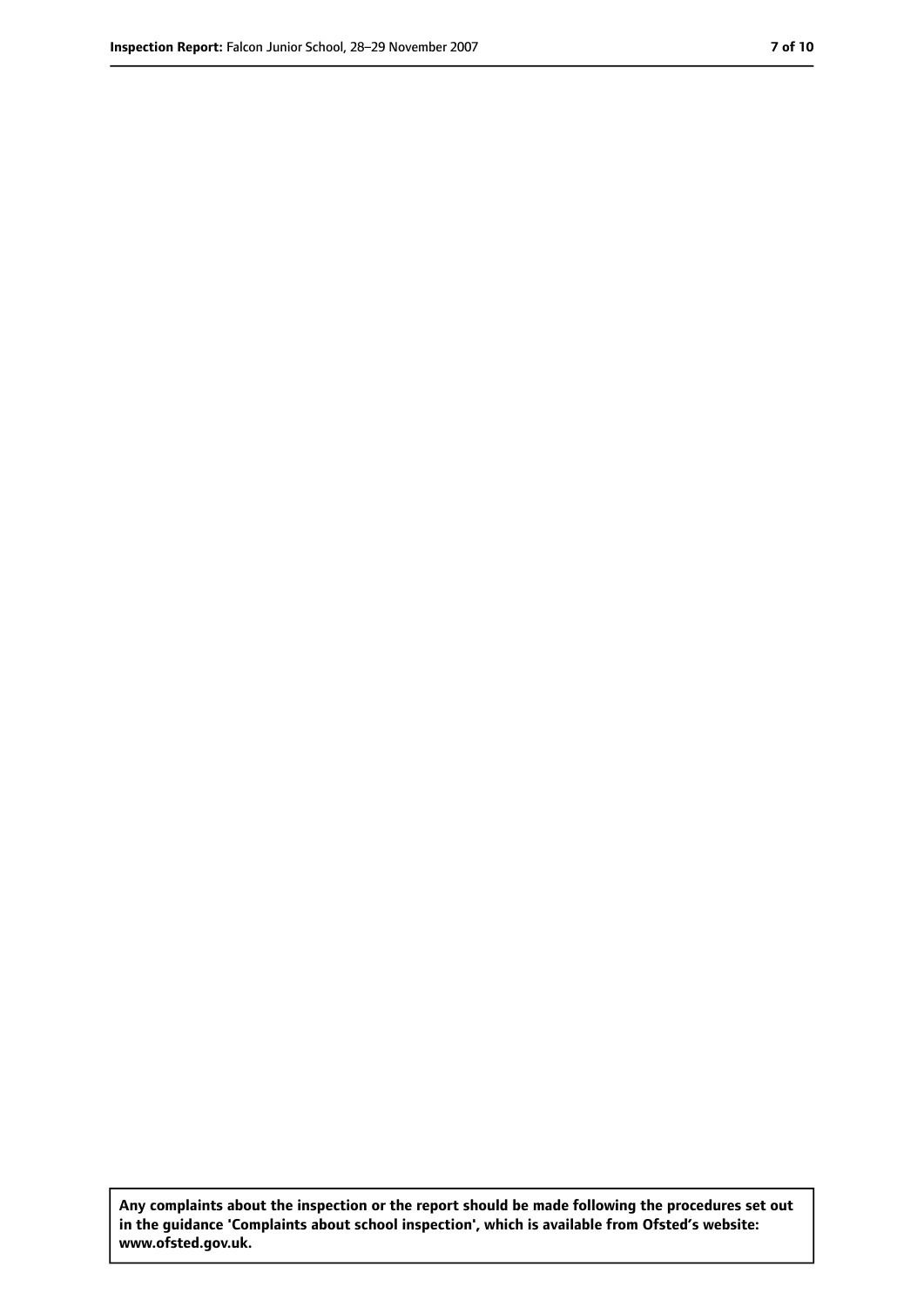#### **Annex A**

## **Inspection judgements**

| $^{\backprime}$ Key to judgements: grade 1 is outstanding, grade 2 good, grade 3 satisfactory, and | School         |
|----------------------------------------------------------------------------------------------------|----------------|
| arade 4 inadeguate                                                                                 | <b>Overall</b> |

## **Overall effectiveness**

| How effective, efficient and inclusive is the provision of education, integrated<br>care and any extended services in meeting the needs of learners? |     |
|------------------------------------------------------------------------------------------------------------------------------------------------------|-----|
| Effective steps have been taken to promote improvement since the last<br>inspection                                                                  | Yes |
| How well does the school work in partnership with others to promote learners'<br>well-being?                                                         |     |
| The capacity to make any necessary improvements                                                                                                      |     |

## **Achievement and standards**

| How well do learners achieve?                                                                               |  |
|-------------------------------------------------------------------------------------------------------------|--|
| The standards <sup>1</sup> reached by learners                                                              |  |
| How well learners make progress, taking account of any significant variations between<br>groups of learners |  |
| How well learners with learning difficulties and disabilities make progress                                 |  |

## **Personal development and well-being**

| How good is the overall personal development and well-being of the<br>learners?                                  |  |
|------------------------------------------------------------------------------------------------------------------|--|
| The extent of learners' spiritual, moral, social and cultural development                                        |  |
| The extent to which learners adopt healthy lifestyles                                                            |  |
| The extent to which learners adopt safe practices                                                                |  |
| How well learners enjoy their education                                                                          |  |
| The attendance of learners                                                                                       |  |
| The behaviour of learners                                                                                        |  |
| The extent to which learners make a positive contribution to the community                                       |  |
| How well learners develop workplace and other skills that will contribute to<br>their future economic well-being |  |

#### **The quality of provision**

| $\mid$ How effective are teaching and learning in meeting the full range of the $\mid$<br>learners' needs? |  |
|------------------------------------------------------------------------------------------------------------|--|
| How well do the curriculum and other activities meet the range of needs  <br>and interests of learners?    |  |
| How well are learners cared for, guided and supported?                                                     |  |

 $^1$  Grade 1 - Exceptionally and consistently high; Grade 2 - Generally above average with none significantly below average; Grade 3 - Broadly average to below average; Grade 4 - Exceptionally low.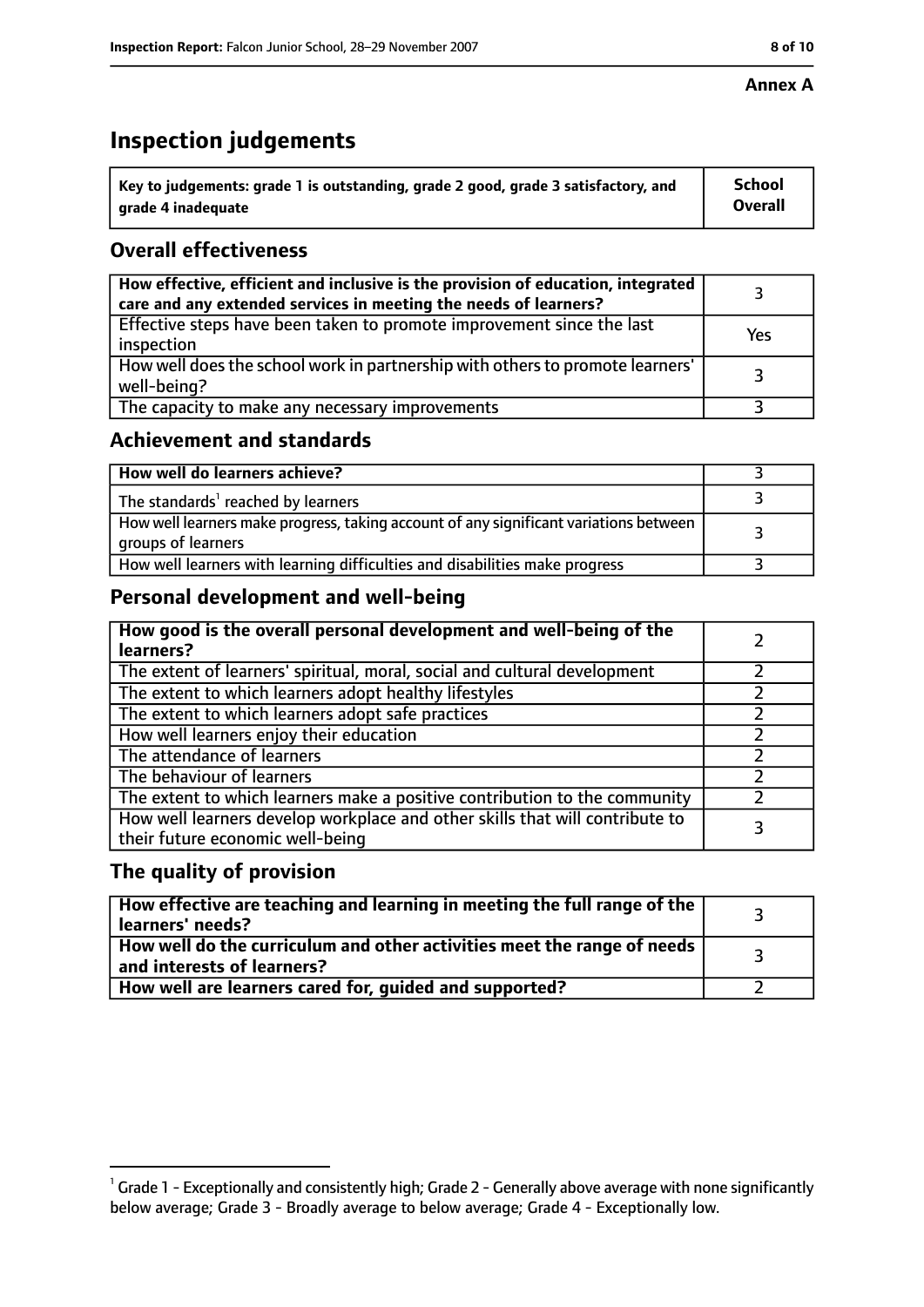# **Leadership and management**

| How effective are leadership and management in raising achievement<br>and supporting all learners?                                              |     |
|-------------------------------------------------------------------------------------------------------------------------------------------------|-----|
| How effectively leaders and managers at all levels set clear direction leading<br>to improvement and promote high quality of care and education |     |
| How effectively leaders and managers use challenging targets to raise standards                                                                 | 3   |
| The effectiveness of the school's self-evaluation                                                                                               | 3   |
| How well equality of opportunity is promoted and discrimination tackled so<br>that all learners achieve as well as they can                     |     |
| How effectively and efficiently resources, including staff, are deployed to<br>achieve value for money                                          | 3   |
| The extent to which governors and other supervisory boards discharge their<br>responsibilities                                                  | 3   |
| Do procedures for safequarding learners meet current government<br>requirements?                                                                | Yes |
| Does this school require special measures?                                                                                                      | No  |
| Does this school require a notice to improve?                                                                                                   | No  |